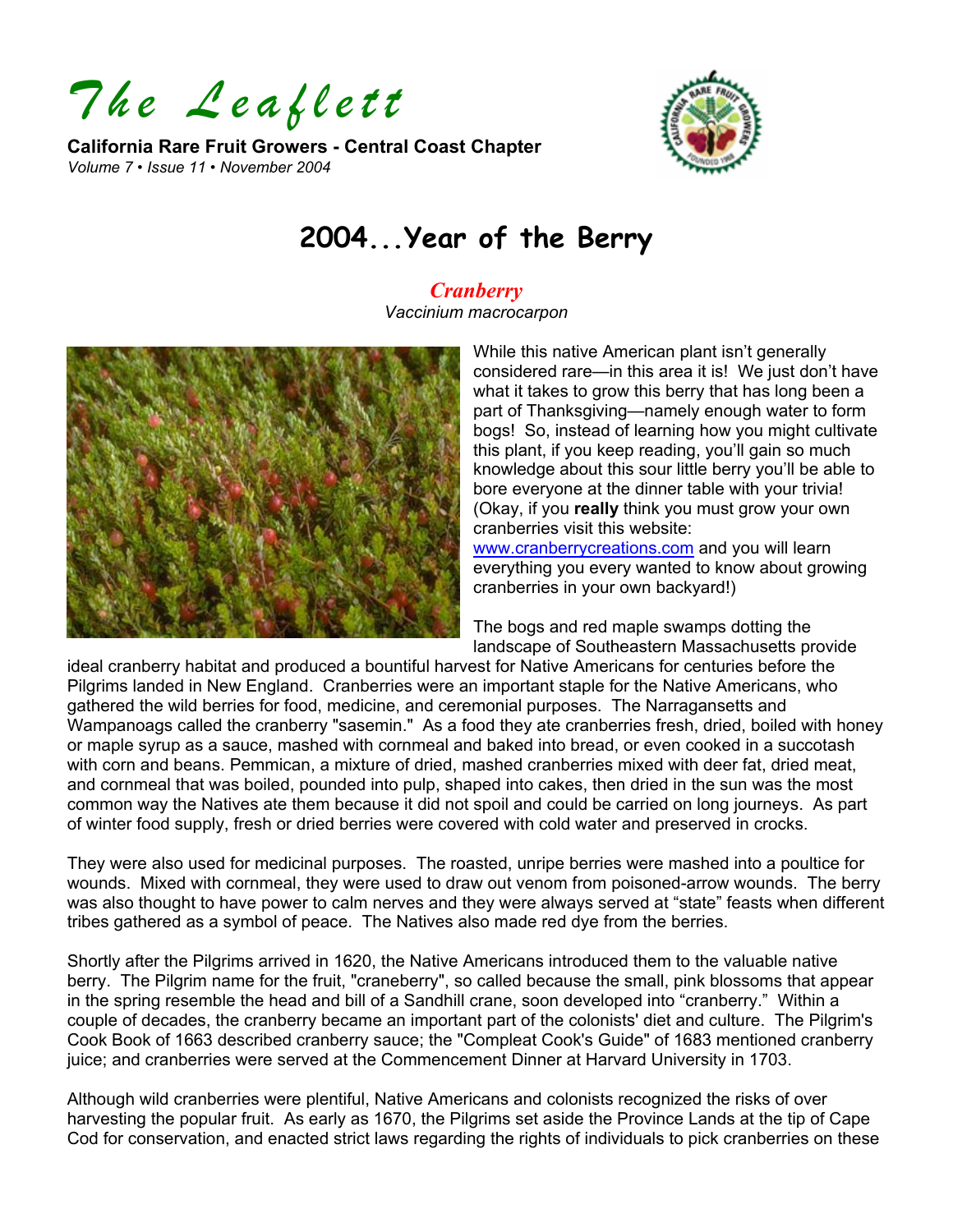public lands. By 1773, towns in Plymouth County and on Cape Cod passed laws forbidding townspeople to pick unripe berries, an offence punishable by fines. As demand for cranberries rose in the early 1800's, several towns passed local ordinances restricting cranberry harvesting on town-owned lands to local residents or tribes only.

So, people gathered wild cranberries from natural peat-lands on a catch-as-catch-can basis well into the 19th century. However, these natural harvests varied considerably in abundance from bog to bog and from year to year, depending on weather and other environmental factors. The American cranberry didn't come under cultivation until 1816 when a man named Henry Hall made an accidental--yet fortuitous—discovery that was to change all that.

Hall, a veteran of the Revolutionary War, was a farmer in North Dennis, on Cape Cod. While clearing brush from a knoll on his land, Hall inadvertently exposed a patch of wild cranberries to windblown sands, which covered the vines. Instead of dying, the vines grew more vigorously the following spring; they also produced more and larger berries that fall. Hall noticed the difference and transplanted wild cranberry vines to a small bog on his property where he applied his new sanding technique. His plants thrived and his yield increased. Noting Hall's success, Elkanah Sears transplanted some cranberry vines to Scargo Lake in East Dennis in 1819; other Cape Cod farmers and retired sea captains followed suit and transplanted wild cranberries to sand-blown locations near salt meadows and Cape Cod Bay. The cranberry industry blossomed on Cape Cod. However, cranberry cultivation remained simply a local supplement to other agricultural and maritime incomes for approximately 30 years.

After the Civil War, cranberry farming became a more important part of the Massachusetts economy. Today the cranberry is the largest agricultural crop in Massachusetts. In 1996, the state produced almost 1.8 million barrels of cranberries, representing 35% of the world's cranberries and 38% of the U.S. crop. Of the approximately 1,000 cranberry growers in North America, 560 are in Massachusetts. Cranberries are farmed on approximately 40,000 acres across the northern United States and Canada.

Sour they may be, but the bright red berries are full of vitamin C and other anti-oxidants that are important for good health. The juice has long been known as a remedy for urinary tract infections. In 1996 laboratory studies conducted by University of Illinois scientists and published in *Planta Medica* demonstrated the potential anti-carcinogenic properties of cranberries. So eat that cranberry sauce with your turkey—you're doing something good!

#### **Cranberry Sweet Potato Bake from Ocean Spray**

- 2 pounds sweet potatoes, washed, peeled and cut into 1-inch pieces
- 4 tablespoons orange juice, divided
- 2 tablespoons butter, melted
- 2 tablespoons olive or vegetable oil
- 2 tablespoons brown sugar
- 1 teaspoon ground cinnamon
- 1/4 teaspoon salt
- 1/2 cup Ocean Spray® Craisins® Orange Flavor Sweetened Dried Cranberries

Preheat oven to 425ºF. Combine potatoes, 2 tablespoons orange juice, butter, oil, brown sugar, cinnamon and salt in a large mixing bowl; toss until evenly coated. Place mixture evenly in a 12x9-inch baking or roasting pan. Bake for 30 minutes, stirring occasionally. Remove from oven; add sweetened dried cranberries. Bake for an additional 15 minutes or until potatoes are tender. Remove mixture to a serving platter; keep warm. Add remaining 2 tablespoons orange juice and scrape all brown bits from bottom of pan. Pour over mixture. This makes 4 servings.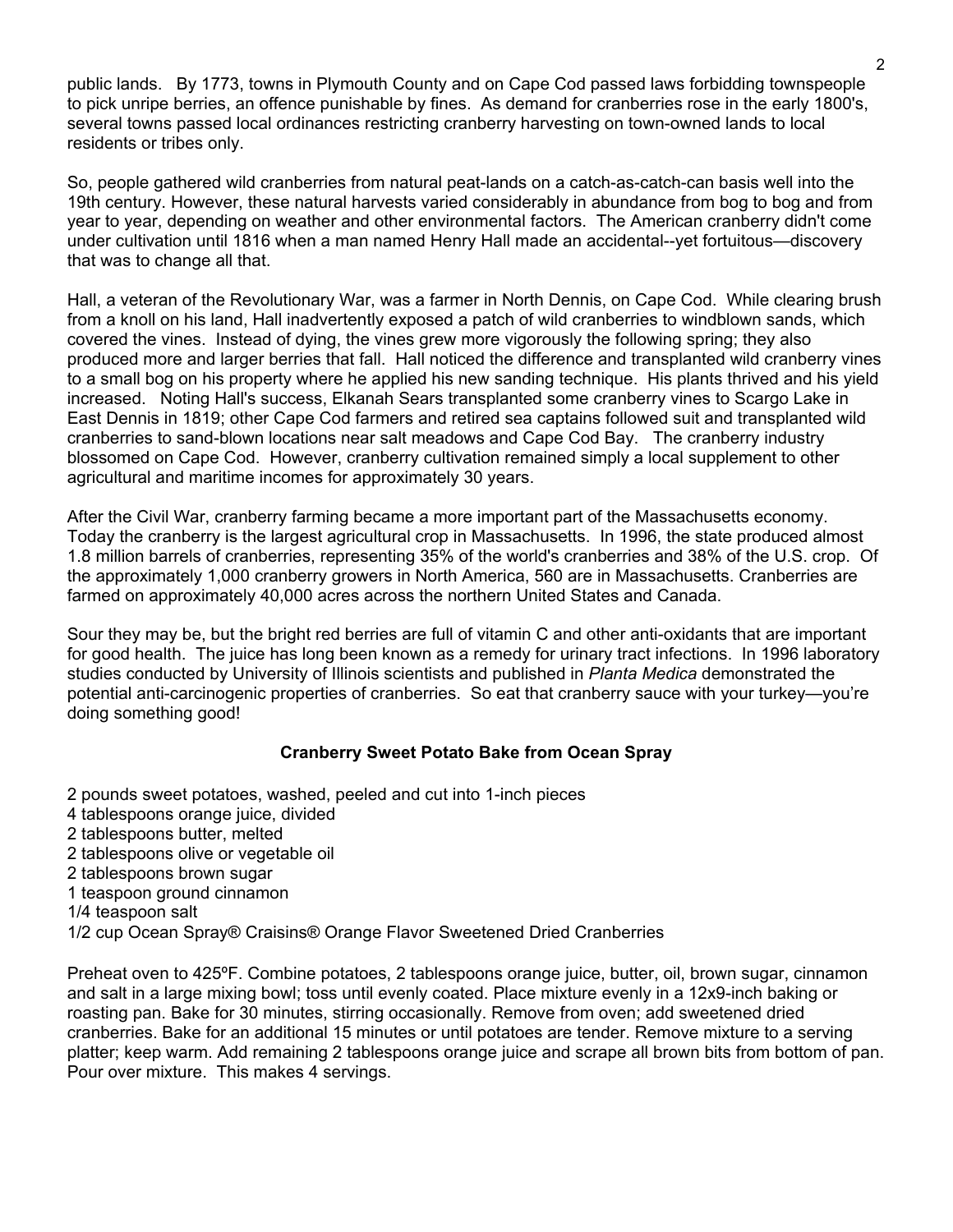### **October Meeting Paul Rhys' Giant Pumpkin Farm**



More than 50 members and guests attended the "Pumpkin Party" at the home of Mr. Paul Rys on Saturday afternoon, October 23. Paul is more than a gifted pumpkin grower; he is a dedicated pumpkin breeder. He explained to the group that his goal is to produce very large 300 to 500 pound pumpkins that are absolutely beautiful. Even though the strong winds had nearly demolished his protective plant covers, he walked us through his supersized pumpkin patch with over 60 producing plants, explaining and demonstrating his work hand pollinating, pruning, feeding, shading, and watering the giants. Paul is an organic

grower of pumpkins and really enjoys sharing his knowledge and enthusiasm! We asked Paul more questions than we ever have asked any host in recent memory! Paul promised to give our CRFG Chapter

ample pumpkin seeds from his special pumpkins shortly after Halloween. Everyone left the meeting with a genuine appreciation of the time and loving care needed to make a beautiful giant pumpkin!



**From a tiny seed…the mighty pumpkin grows!**

*t photos of the "Great Pumpkin" field day! I (Thanks Paul Moyer for all the wonderful was difficult to choose which ones to use for this article. I wish I could have used them all and the same resolution, too!)*

## **An Apple a Day**



Apples in red or yellow or green, crisp and juicy and fresh—Fall eating just doesn't get any better! Right fruit—some commercially and some just for their own pleasure. Apples are the number one favorite fruit in now, apples are the starring local fruit crop and many of our members grow this amazing and versatile America, too!

Genealogy is one of my interests and digging into the past I learned some interesting things about my  $4<sup>th</sup>$ great-grandfather, John Field and his apples. It is a story I want to share with you.

John Field was a little guy, only weighing 135 pounds, but he had a huge drive! He was born in Connecticut apples, planting his first trees there as a young man. After marriage, he moved several times in New York, nutrition, his apples surely did contribute to his health and he lived to be 100! I am including part of his in 1764 and at an early age he moved with his parents to upper New York state. John learned about then went to Pennsylvania, and finally to Ohio, living first in Athens County and then moving, at the age of 70, to Franklin County. Everywhere John went, he planted an apple orchard. In those days of poor obituary for fun, but also as a reminder that what doctors tell us today is true—if you eat right and get exercise, you'll be much healthier—and you may even reach your  $100<sup>th</sup>$  birthday in good shape!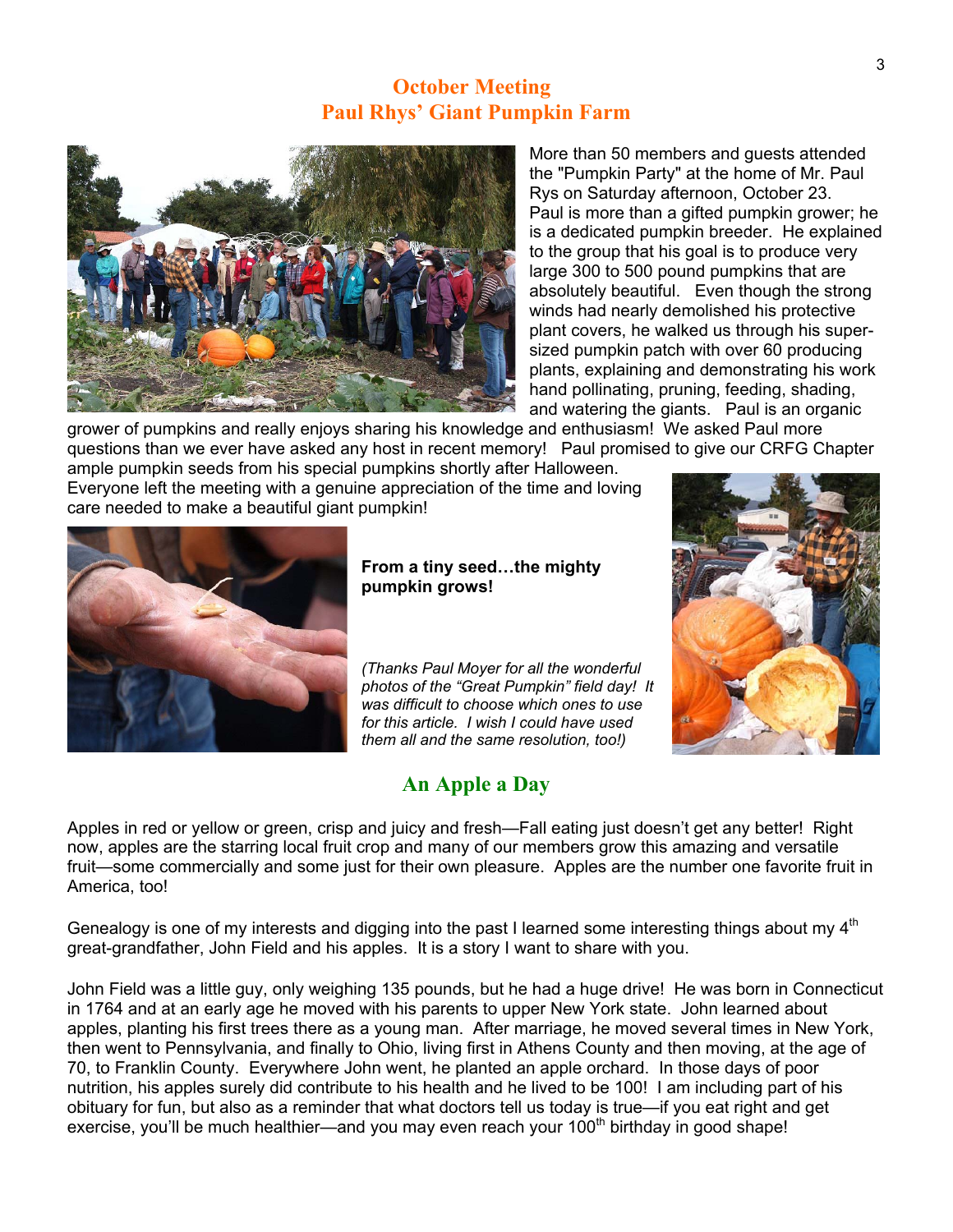John's obituary, taken from the *Columbus Gazette*, March 18, 1864 reads as follows:

"An Old Citizen Gone--died, in Clinton Township, Franklin County, Ohio, March 7th, 1864, JOHN FIELD, age 100 years, 1 month and 18 days. Thus another of the Pioneer men of our country has fallen asleep, for he literally went to sleep. Without any disease the wheels of life ceased to move, nature being worn out. He had long passed the age allotted to man, even reaching to five score years.

It is well perhaps to recollect the condition of our country at the time of this aged patriarch's birth...Mr. Field was a native of Connecticut, of small wiry frame, untiring in his endurance, of very temperate habits as to both food and drink. As to intoxicating liquors, he "touched not, tasted not, the accursed thing." (Note by L.H.: John did smoke until he was 60, at which time the doctor told him the ulcerated sores in his mouth would not heal unless he quit smoking--so he did!) After several removals, at the age of 70 years he came to reside in Franklin County, Ohio, and settled in Clinton Township upon a new farm entirely covered by primitive forests--and now commenced to the aged Agriculturist the most interesting part of his life. With his own hands and labor he cleared up his farm of 150 acres, planted an orchard which he has lived to see in bearing, and to eat of the fruits thereof for these twenty years. Let not men say this it is too late in life for them to plant fruit trees! Mr. Field also scored, hewed and framed--all of his own labor--timber and built himself a large barn after he was 80 years old. On the 19th day of January last, he celebrated his 100th birthday by inviting in all his neighbors without distinction, and treated them to apples by the bushel and cider by the barrel, the product of his own orchard. Those present had the pleasure, yea and profit also, of listening to an elegant discourse by the Rev. Mr. Weaver of Westerville, after which all were invited to tarry and partake of the feast of good things from the tables of his son, Walter Field, Esq., loaded with all the delicacies of the season, which was done justice to till about sun down. Mr. Field, or "Grandpap," as he was familiarly called, was strictly moral and upright in all his dealings.

He was for many long years a devoted member of the Methodist Church and died in hopes of a blessed immortality. On the 9th of March his funeral was attended by a vast concourse of friends and acquaintances, who listened to an eloquent discourse by the Rev. Mr. Mitchell, of the Ohio Conference, Methodist Episcopal Church. After which his remains were deposited in the earth by the side of the wife of his youth, who had preceded him to the grave some twenty years."

#### Eat apples and you may live to give your own 100<sup>th</sup> birthday party!



#### **Community Orchard Update**

The Gerda Martinez Memorial Tree Planting took place in light sprinkles at 2 p.m. on Sunday, October 17, in the Cal Poly/CRFG Demonstration Orchard. No one got wet though, as our handy co-chair, Dr. Art DeKleine, had a nice rain cover set up for guests to stand beneath. Art Henzgen read a beautiful poem written by Doris Henzgen just for the occasion. Several of Gerda's family members were there, including her son, Mark, and they were very appreciative of the ceremony. Thanks to Norman Beard for the Jujube Li tree planted in Gerda's honor and for all of you who "braved" the weather to remember our lovely friend. (Photo by Paul Moyer)

According to Marv Daniels, the orchard looked great for the event and was **completely safe** since PG&E crews had replaced a weak power pole that was leaning precariously near the fence.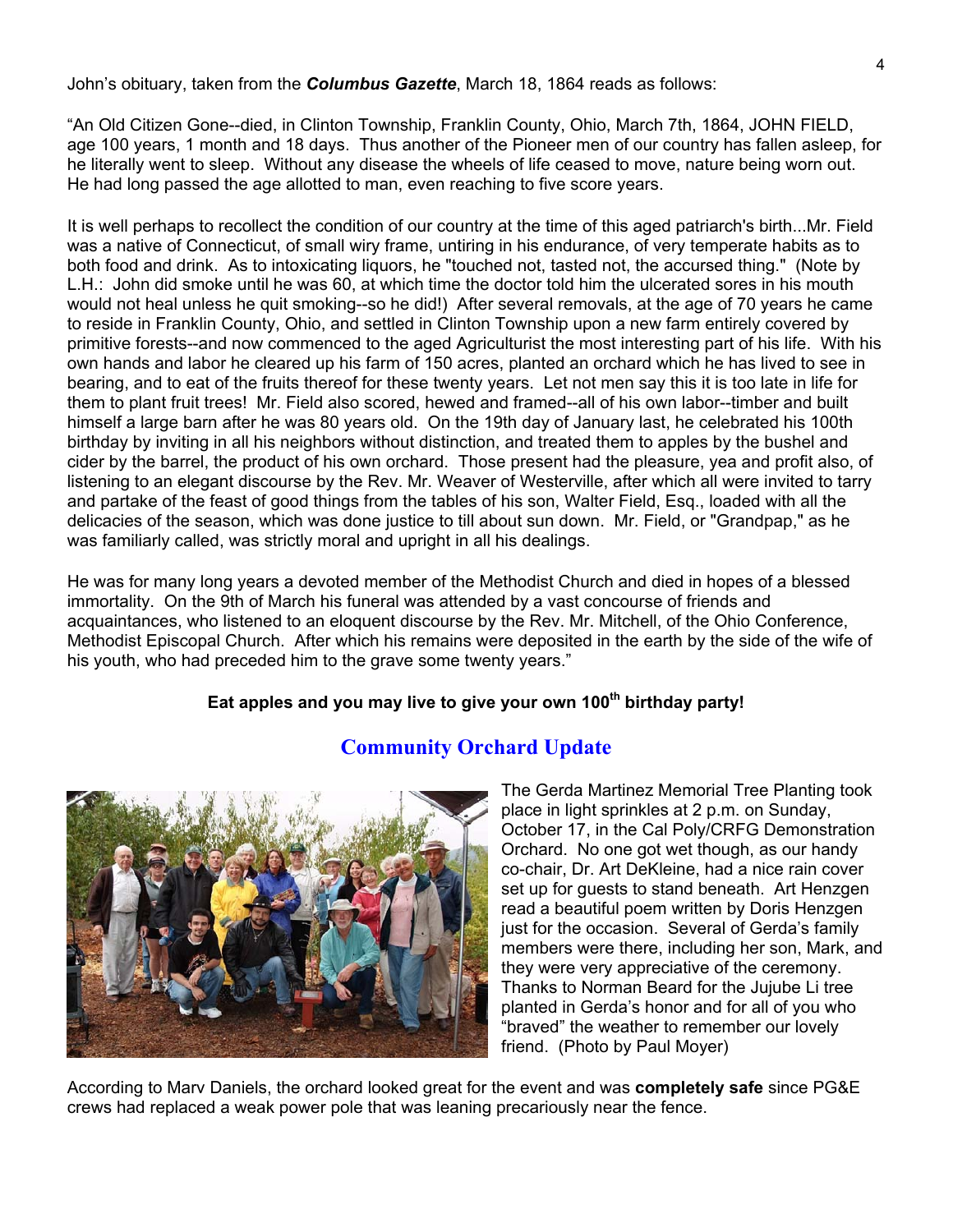If you feel like getting out in the beautiful weather, load up your hard-tired wheelbarrow and bring it to the orchard. There is a big pile of mulch that needs to be spread around the trees!

## **Watering Fruit Trees**

Member David Blakely asked our Professor Emeritus, Dr. Joe Sabol, for some advice on watering fruit trees. Joe's answer to David is a good reminder, refresher, or education for all of us, so I am sharing it here.

"David…I do not have a nice document on watering fruit trees. I will keep my eye open for a good reference for you. It is an important topic, especially in the drought years we are having!!! Perhaps we need a speaker or workshop on this topic in the near future!!!

Listed below are a few of the general principles that you (may) already know:

- 1. Deep watering weekly is better than more frequent shallow watering.
- 2. Most of the feeder roots are out near the drip line of the tree.
- 3. Water directly at the trunk is wasteful and can be harmful to the tree.
- 4. Very few tree roots like to be wet all the time. Good drainage is important.
- 5. Water is critical to heavy fruit production, strong growth, and overall health.
- 6. Water during times of fruit growth is most critical (spring and early summer).
- 7. Water during flower initiation (August) is critical for next year's fruit production. Remember, the tree "decides" to have flower buds in the summer...so they are being constructed during the summer, then go dormant until spring) Do not stress a fruit tree even after you pick the fruit or you will have fewer flowers/fruit next spring)
- 8. Trees planted in sandy soil will need more frequent watering than those in clay.
- 9. Water consumption by trees in hot windy weather ... is INCREDIBLE.
- 10. Mature trees can take more water stress than young trees.
- 11. Check soil moisture with a probe before and after watering to see how water moves in your soil.
- 12. Watch your trees... they are talking to you daily. Trees under stress are screaming for our attention.

#### **Meet Your Board Members Doug Allen and Rhonda Underwood**

At meetings when you see Doug Allen with his fluffy beard, you may think we've scored "Santa" as a member of our chapter--one that even comes with his own little "helper", Rhonda Underwood! Actually, Doug isn't "Santa", although he plays the part well during our annual Christmas party—he's really our raffle chairman. And Rhonda is so much more than "his helper." She is our **extremely competent** chapter secretary, a position she has held for three years.

About four years ago, Marv Daniels got Doug and Rhonda interested in joining CRFG and they quickly became involved in our local chapter. Doug, who works at Cal Poly in the architecture department, and Rhonda, who works for a biochemical company that does research and development, love growing things, especially things that aren't **supposed** to grow here.



Doug and Rhonda grew up in Ridgecrest, California and, although Rhonda knew part of Doug's family, she didn't know him until they met at work in 1978. Doug moved to San Luis Obispo in 1979 to attend Cal Poly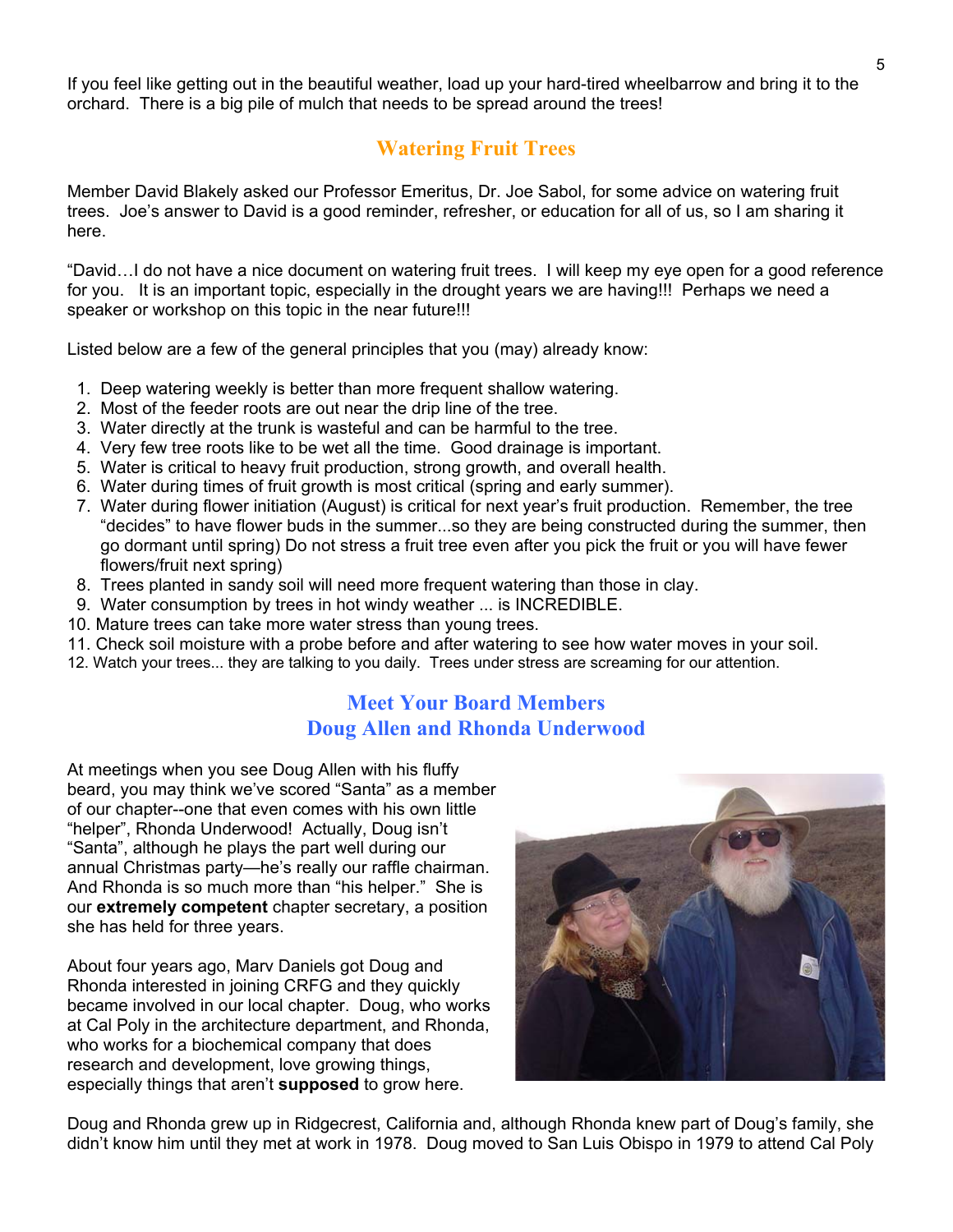and Rhonda joined him in 1980 when they married. They have three children—their oldest son attends college in San Francisco and their two daughters are enrolled at Cuesta. An adorable two-year-old granddaughter rounds out their family. In 1998 they moved to a home on Printz Road that had only a few shrubs and trees growing around it—nothing was edible! They have transformed it into a wonderful garden where you will find several varieties of citrus trees growing next to peaches, apples, apricots, and other fruit trees. They are also growing cherimoyas, feijoas, bananas (the plant finally has a big, beautiful blossom!) and passion fruit so prolific that Rhonda is going to juice the fruit this year! They also have a menagerie of three dogs, a cat, and 20 chickens.

In developing their "paradise" they have fought gophers, trying every trick in the book to eliminate them, to no avail. Doug had been a proponent of wire cages or baskets for protecting his plants, but grew frustrated when the baskets deteriorated after only a short time in the ground. After some experimentation, he came up with a very interesting solution to that problem—he has made concrete grids that don't disintegrate, are cost effective, and that gophers can't eat through! (Contact him for more on his innovative design.)

Besides her interest in gardening, Rhonda has an unusual hobby—she collects latex monster masks! She has been doing this for twenty plus years and has over 200 of them, including a full-sized female mummy and a bust of Elvira! To learn more about this fascinating hobby, go to [www.latexmaskcentral.com](http://www.latexmaskcentral.com/) and click on "Collections" then scroll down to Rhonda Underwood, where you can see a "very small part" of her collection. Now she is learning to sculpt her own masks.

Rhonda trains for and runs in marathon races, too, usually racing in those events supporting a cause such as leukemia or lymphoma. She says she'll do that until her body tells her, "No!"

# State of the State

According to our representative, Joe Sabol, the following are the CRFG Long Range Goals adopted by the Board of Directors at their last meeting. The meeting was held at the Wolfskill Orchard (part of the UC Davis properties in Winters, CA) on September 25, 2004. Note: The language in these two long range goals will be "cleaned up" so that they read more smoothly.

1. Consider our target membership base to be people interested in propagating, growing, maintaining, studying, sharing information on and consuming fruit trees and berry plants (and other edible plants) consistent with the purposes of CRFG and with emphasis on material not commonly available.

2. Increase membership to a level which will insure adequate support of CRFG programs, including publication of the *Fruit Gardener*, volunteers, structures, the website, and other initiatives.

#### Announcements

**Welcome New Members in October:** Lisa Grady, Paul and Michele Janetski, Ruth Martin, Francoise Nigro, Stanley Rose, Nancy Tweedie, and Vincent Nutile.

**Join the State Association:** Many of our chapter members are also members of the State association and those who aren't should consider joining. With state membership you receive a wonderful color magazine, *The Fruit Gardener*, filled with great articles on fruit growing, news, chapter activities and contacts. Yearly dues are **\$30** as of January 2004. Applications are available from **Joe Sabol. New members from our chapter who joined in October are:** John and Sandra Pirghaibi and Ruth E Martin.

**Local Chapter Fees:** Are your dues current?A mere pittance of **\$6** will buy you all the wonderful benefits of our local **CRFG** for a year! Or, for **\$25** you will get **five** years of membership and save **\$5**! Where else can you have so much fun or learn so many interesting things for that price? Send your check to **CRFG Treasurer**, 2430 Leona Avenue, SLO, CA 93401.